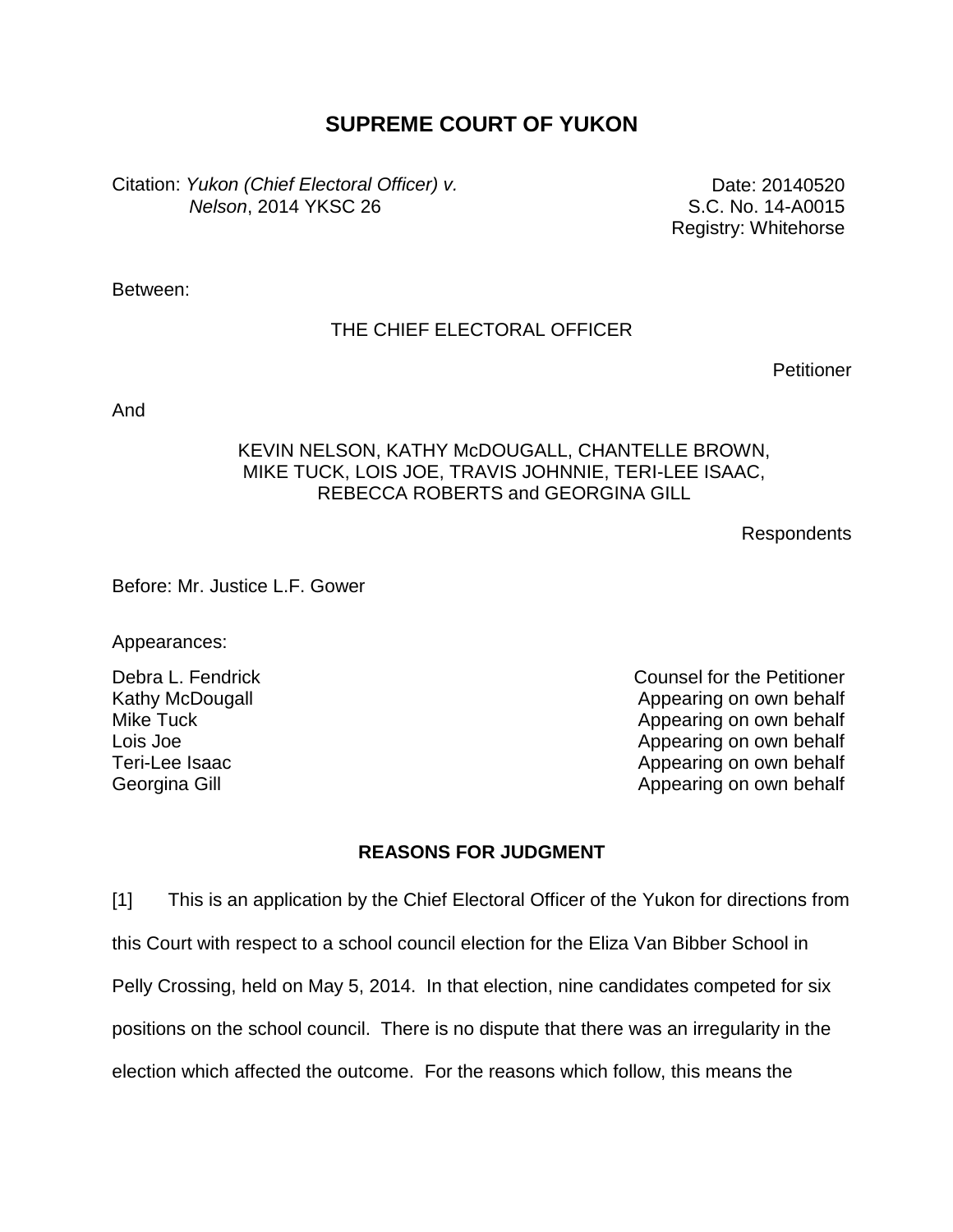election must be annulled. The only real issue discussed at the hearing of the application was whether there should be an entirely new election or whether the procedure for breaking a tie between two or more candidates, set out in s. 33(3) of the *School Council Election Regulations*, O.I.C. 1990/142, (the "*Regulations*") under the *Education Act*, R.S.Y. 2002, c. 61, could be used as between the sixth and seventh placed candidates.

[2] Although it is somewhat unusual for the Chief Electoral Officer to be the applicant in this type of situation, she does so because, under s. 84 of the *Education Act*, she exercises general direction and supervision over the administrative conduct of school council elections and ensures fairness, impartiality and compliance with the election provisions in the *Act*.

[3] The respondents are the nine candidates. All were served with the petition and the two supporting affidavits. Six of the nine attended the hearing and five of the six made submissions. None were opposed to the application, although some differed on whether there should be a new election.

[4] Because time is of the essence in this matter, I allowed the hearing to proceed on short notice to the respondents.

[5] The facts in this matter are set out in the respective affidavits of Brenda McCain-Armour, the Chief Electoral Officer (Acting), and Jean Van Bibber, who was the Returning Officer for the election. None of the facts are disputed.

[6] Nominations for the election closed on April 24, 2014. The nine respondents were nominated for the six positions on the school council. This was the first election for school council in Pelly Crossing since 1991. All other elections have been by acclamation.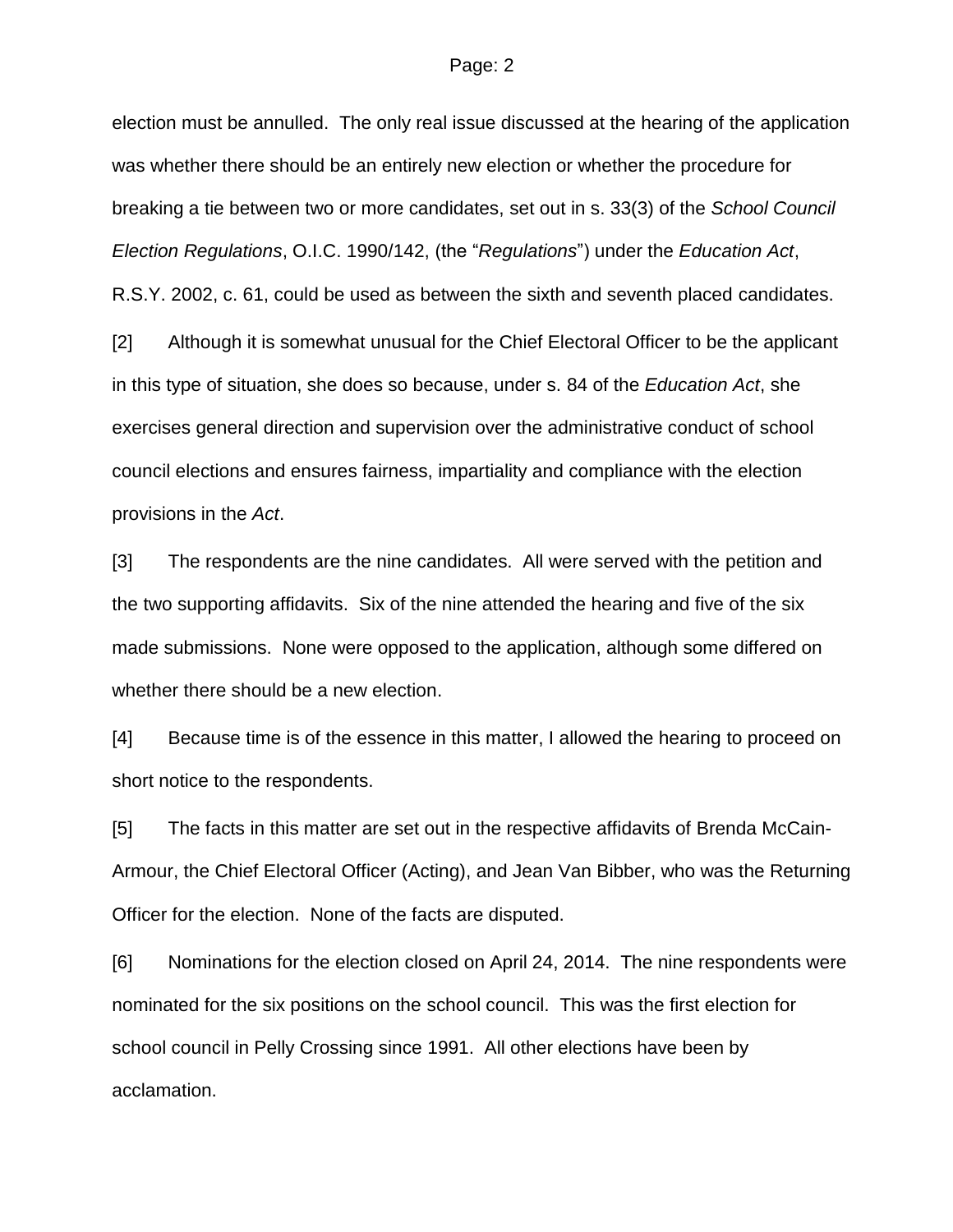[7] On election day, May 5, 2014, a total of 106 votes were cast. This was a significant voter turnout, as I am informed that the total population in Pelly Crossing is just over 330 people. It would appear that the election was hotly contested. The atmosphere in and around the polling station during the voting was highly charged. At one point, the RCMP attended to speak with the Returning Officer.

[8] After the polls opened, an individual (person #1) approached the Returning Officer and advised her that he wanted to vote on behalf of another person who could not attend the polling station to vote. Person #1 indicated that they had a signed paper from the other person indicating their voting choices. The Returning Officer declined to read the note, to preserve voter secrecy, but was shown the signature of the author of the note. The Returning Officer then quickly consulted s. 24 of the *Regulations* and determined that person #1 could mark the absent person's ballot, providing he gave an "Oath of a Friend or Relative", in Form 8 of the *Regulations*. Person #1 was then given two ballots, one for himself and one for the absent person. He voted and returned two ballots to the Deputy Returning Officer. The foils of the ballots were removed and the ballots were deposited in the ballot box.

[9] Sometime later, another individual (person #2) approached the polling station and asked to vote on behalf of their spouse, who could not attend at the poll. Again, the Returning Officer decided to repeat the procedure under s. 24 of the *Regulations,*  obtaining a Form 8 Oath from person #2 and providing him or her with two ballots. After voting, person #2 returned the ballots to the Deputy Returning Officer, who pulled off the foils and deposited them into the ballot box.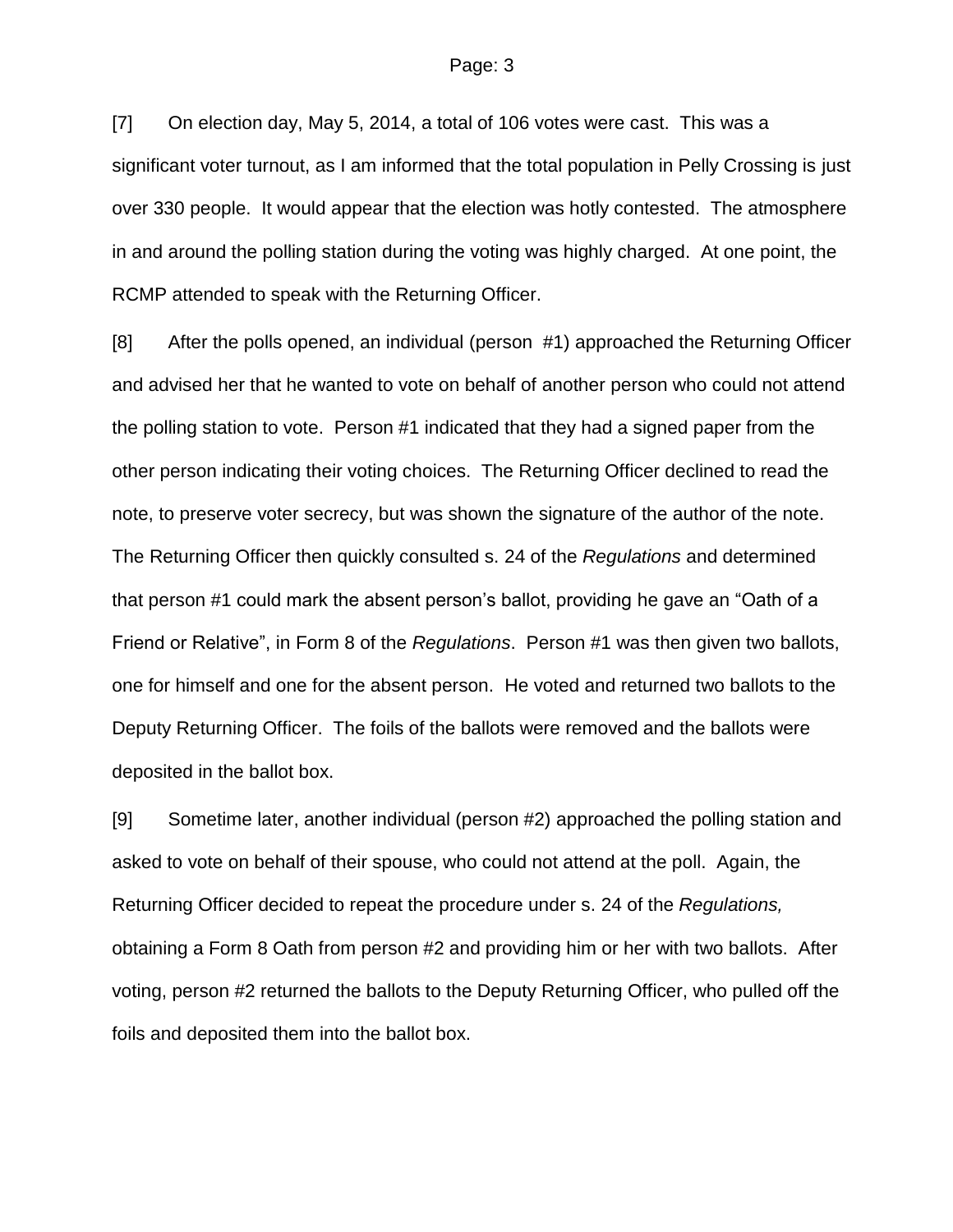[10] On the following day, May 6, 2014, the Chief Electoral Officer received a telephone call from an individual in Pelly Crossing asking if a person could vote by proxy at the school council election. She advised the individual that there were no provisions for proxy voting in such elections. The Chief Electoral Officer also contacted the Returning Officer to inquire whether there had been any voting by individuals on behalf of other voters. It was then that the Returning Officer disclosed the procedure she had allowed for persons #1 and #2, using the Oath in Form 8 of the *Regulations*. The Chief Electoral Officer informed the Returning Officer that the Form 8 procedure only allows the friend or relative to assist a voter in the polling booth if the voter has a problem with marking their ballot.

[11] Section 24 reads:

"24.(1) An elector who requires assistance to mark a ballot paper may request that a friend or relative mark the elector's ballot paper.

- (2) The friend or relative shall
	- (a) take the oath in Form 8 annexed hereto to keep secret the elector's choices, and
	- (b) accompany the elector into the polling booth.
- (3) The poll clerk shall enter in the poll book across from the elector's name the name of the friend or relative and the phrase "oath of friend or relative."

[12] The Returning Officer now realizes that she was in error in relying on s. 24 of the *Regulations*, but at all times was acting in good faith and to the best of her understanding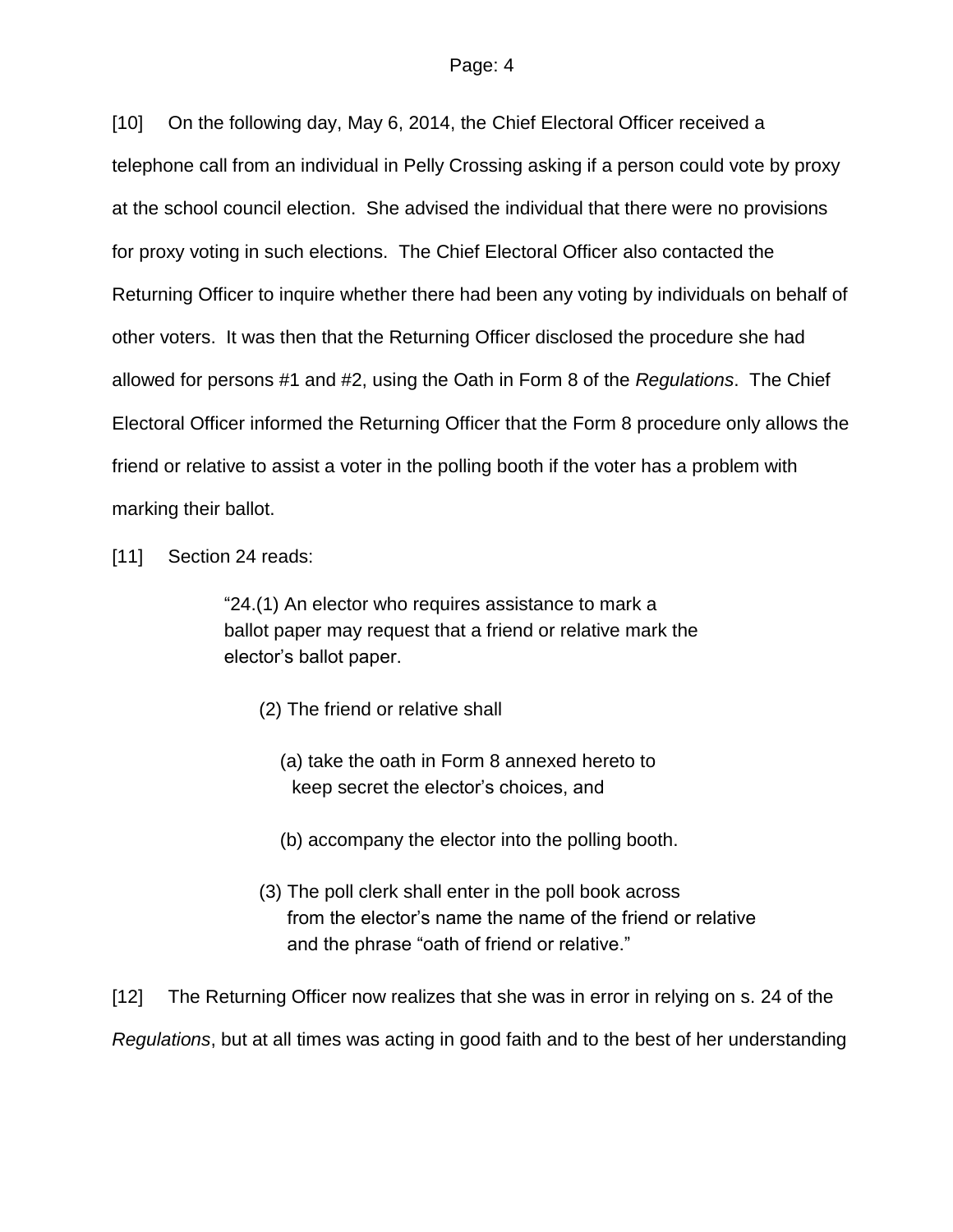of the election process. She is not related to or friends with either person #1 or person #2. Her error was an administrative mistake.

[13] The Statement of Votes indicates that there was a two vote difference between the candidate elected for the sixth position on school council and the unsuccessful seventhranked candidate, who received the next highest number of votes.

[14] In *Ta'an Kwäch'än Council (Re)*, 2006 YKSC 62, at para. 24, Veale J. confirmed that this Court has inherent jurisdiction to deal with matters of elections where there is no legislation which otherwise applies.

[15] In the case at bar, although there are provisions in the *Education Act* and the

*Regulations* regarding school council elections, there are no provisions on the procedure

to be followed in the event of an election irregularity. Therefore, I must look to common

law principles in this regard. These were referred to by Veale J. in *Ta'an Kwäch'än*

*Council*, at paras. 17 to 20:

"17 Generally speaking, courts deal with cases that involve challenges to past election results based on irregularities that occurred in the election process. Typically these challenges are based upon the ineligibility of candidates, the ineligibility of electors, or irregularities in the marking or counting of ballots. Courts are called upon to review the electoral process to determine whether the outcome should be confirmed or set aside.

18 Most challenges to election outcomes arise under statutes that set out the principles for controverting elections.

19 However, in the case of *Beamish* v. *Miltenberger*, [\[1997\]](http://www.lexisnexis.com/ca/legal/search/runRemoteLink.do?A=0.8179603728177899&bct=A&service=citation&risb=21_T19893581491&langcountry=CA&linkInfo=F%23CA%23NWTJ%23ref%2519%25sel1%251997%25year%251997%25)  [N.W.T.J. No. 19](http://www.lexisnexis.com/ca/legal/search/runRemoteLink.do?A=0.8179603728177899&bct=A&service=citation&risb=21_T19893581491&langcountry=CA&linkInfo=F%23CA%23NWTJ%23ref%2519%25sel1%251997%25year%251997%25) at paragraphs 30 - 31, Vertes J. found that the common law principles still existed so long as they were not clearly intended to be changed by the applicable election statute. Assuming this to be the case, the common law principles that apply to electors are summarized at paragraph 31 of *Beamish* by a quote from Lord Denning in *Morgan* v. *Simpson*, [1974] 3 All E.R. 722 (C.A.) at page 728: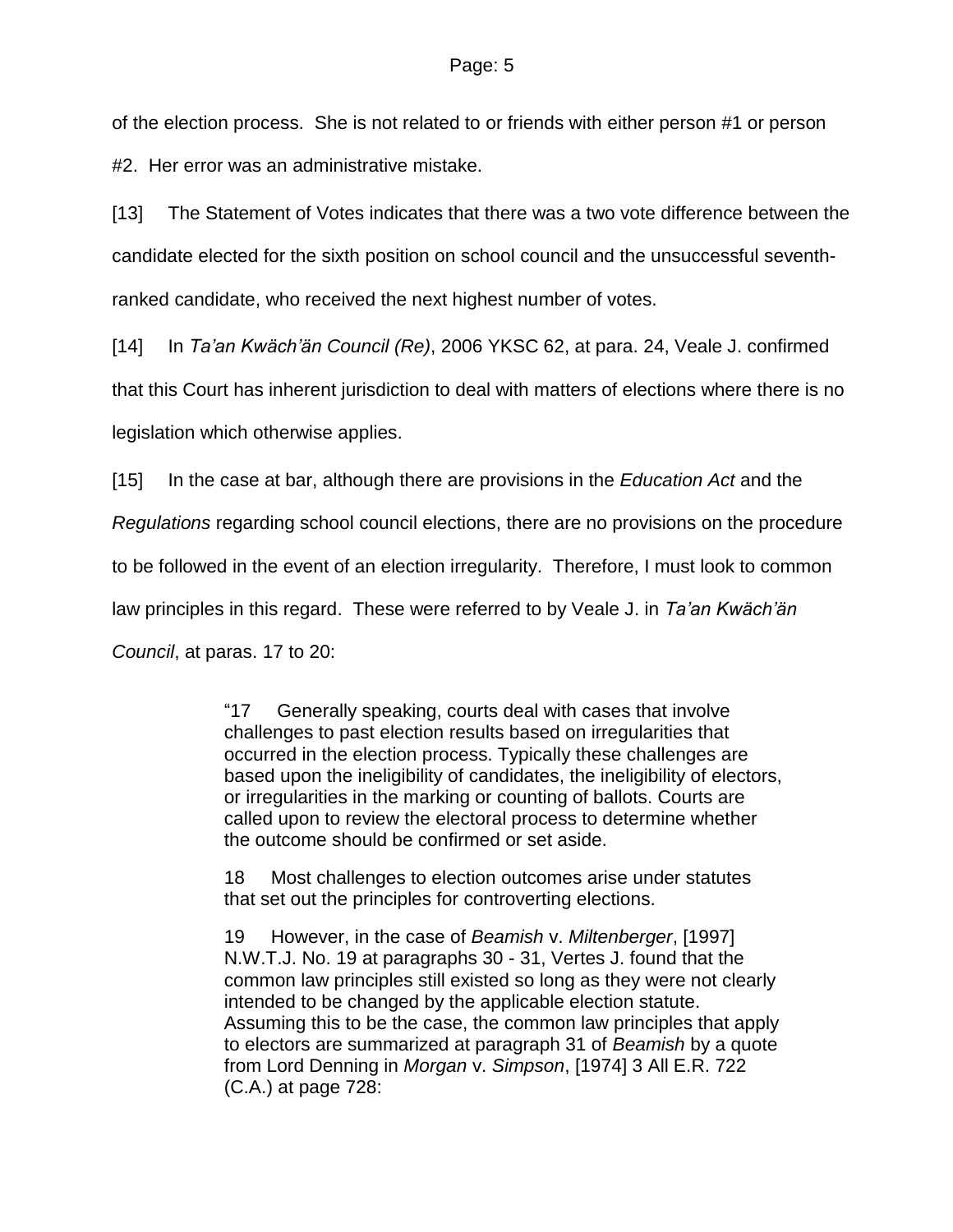"(1) If the election was conducted so badly that it was not substantially in accordance with the law as to elections, the election is vitiated, irrespective of whether the result was affected, or not ... (2) If the election was so conducted that it was substantially in accordance with the law as to elections, it is not vitiated by a breach of the rules or a mistake at the polls - provided that it did not affect the result of the election ... (3) But, even though the election was conducted substantially in accordance with the law as to elections, nevertheless if there was a breach of the rules or a mistake at the polls - and it did affect the result - then the election is vitiated."

20 The general common law principle is that the will of the people as expressed in an election will not be set aside unless the irregularity or non-compliance with election law or practice is such that the outcome would have been materially affected. Obviously any irregularity affects the election process in some way. Unless it materially affects the validity of the election results, courts will not set aside the decision of the voters.

[16] In order to determine whether the results of this election have been materially

affected by the irregularity regarding the two "Form 8" voters, I am to have regard to the

"magic number" test. This was referred to in *Opitz v. Wrzesnewskyj*, 2012 SCC 55, at

paras. 71 to 73:

"71 To date, the only approach taken by Canadian courts in assessing contested election applications has been the "magic number" test referred to in *O'Brien* (p. 93). On this test, the election must be annulled if the rejected votes are equal to or outnumber the winner's plurality (*Blanchard*, at p. 320).

72 The "magic number" test is simple. However, it inherently favours the challenger. It assumes that all of the rejected votes were cast for the successful candidate. In reality, this is highly improbable. However, no alternative test has been developed. No evidence has been presented in this case to support any form of statistical test that would be reliable and that would not compromise the secrecy of the ballot.

73 Accordingly, for the purposes of this application, we would utilize the magic number test. The election should be annulled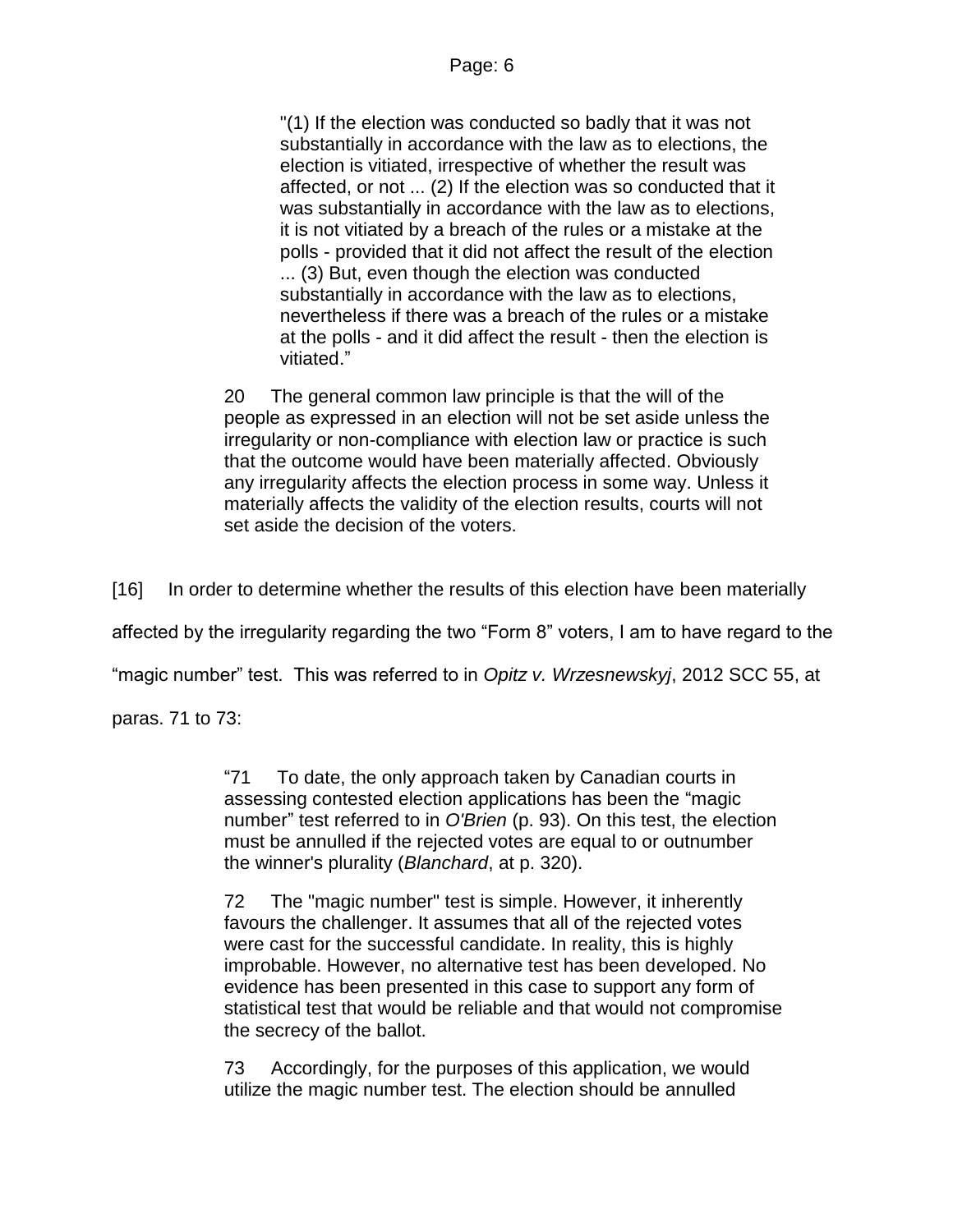when the number of rejected votes is equal to or greater than the successful candidate's margin of victory. However, we do not rule out the possibility that another, more realistic method for assessing contested election applications might be adopted by a court in a future case."

[17] In the case at bar, the two votes cast by persons #1 and #2 for the absent individuals must be rejected because they were not cast in accordance with the provisions in the *Education Act* or the *Regulations*. Quite simply, this legislation only allows in-person voting (albeit with the assistance of a friend or relative) or mail-in voting (the latter being found in s. 99 of the *Education Act* and ss.14 and 15 of the *Regulations*). Therefore, the two votes must be rejected as invalid. Rejecting the votes affects the result of the election in the sense that it changes the vote count: *Opitz*, at para. 59. Further, since the two rejected votes equal the sixth candidate's margin of victory over the seventh unsuccessful candidate, under the magic number test the election must be vitiated and annulled.

[18] There was some interesting discussion at the hearing about whether this Court would have jurisdiction to treat the result of the rejection of the two votes as effectively creating a tie between the sixth and seventh ranked candidates. If that were possible, then s. 33(3) of the *Regulations* might be used to decide between the two candidates "by the drawing of lots". On further reflection, I am satisfied that the procedure in s. 33(3) is not available in these circumstances. It seems to me that as the legal effect of the irregularity makes the election a nullity, it does so for all of the candidates and not simply for the two ranked sixth and seventh. Further, s. 33(3) of the *Regulations* only applies in the context of a recount where there is an equal number of votes for two or more